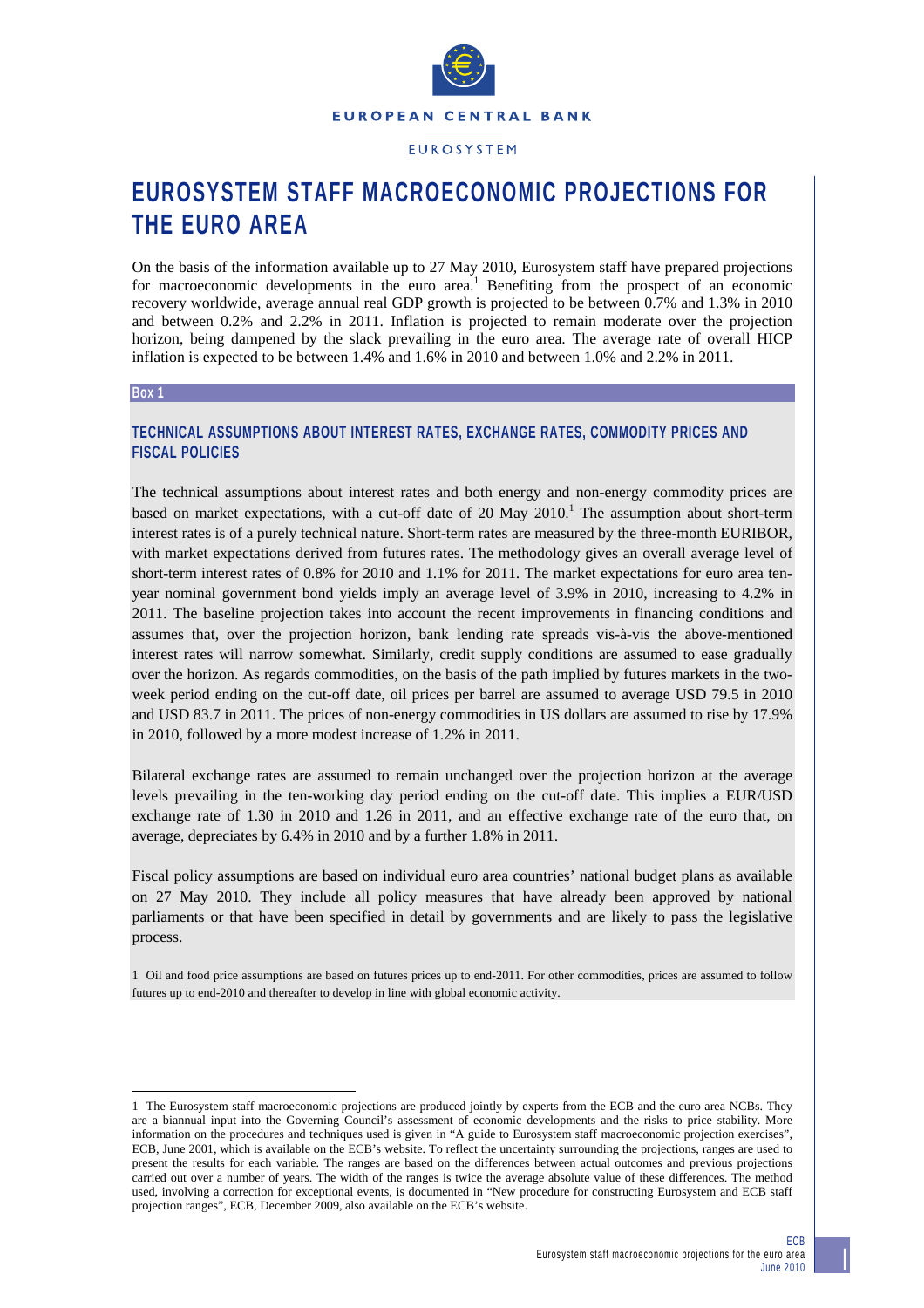## **THE INTERNATIONAL ENVIRONMENT**

The global economic outlook has continued to recover, more robustly than envisaged in the March ECB staff macroeconomic projections. Looking ahead, world growth is expected to experience a temporary deceleration in the second half of 2010, reflecting the fading-out of some of the factors that initially supported the recovery, such as policy stimuli and the inventory cycle. Thereafter, global activity is projected to be supported by a normalisation in financial conditions and by some improvements in confidence and in the labour market. Global economic growth is expected to remain below past trends over 2010-11, as advanced economies in particular experience a subdued recovery following the financial crisis. World real GDP outside the euro area is projected to increase by 4.7% in 2010 and by 4.1% in 2011. Growth in the euro area's export markets is estimated to be 8.6% in 2010 and 6.0% in 2011.

## **REAL GDP GROWTH PROJECTIONS**

Real GDP grew modestly in the first quarter of 2010. Available evidence suggests that inventories contributed strongly to growth, while several other factors dampened domestic demand growth, such as the end of government incentives for car purchases and adverse weather conditions. In the second quarter, real GDP growth is projected to be considerably stronger, benefiting among other things from a rebound in construction activity. However, over the remainder of 2010, growth is expected to remain subdued, as the factors that temporarily boosted growth in the initial phase of the recovery – such as the fiscal stimuli and the inventory cycle – diminish in strength. Further ahead, the economic pick-up is projected to strengthen, supported by gradually rising domestic demand. The lagged effects of monetary policy moves and the significant efforts to restore the functioning of the financial system are expected to support activity over the full projection horizon. Growth in 2010 and 2011 is, however, projected to remain weaker than before the recession, owing to the ongoing need for balance sheet repair in various sectors, while private consumption is dampened by high unemployment, precautionary savings and modest income growth. In addition, the outlook also takes into account ongoing fiscal adjustments aimed at reestablishing and consolidating confidence in medium-term sustainability. In annual terms, following a decline of 4.1% in 2009, real GDP is expected to grow by between 0.7% and 1.3% in 2010, and between 0.2% and 2.2% in 2011.

In more detail, among the domestic components of GDP, non-residential private investment is expected to remain fairly weak during 2010, limited by high spare capacity, weak and uncertain demand prospects, low profitability and financing constraints, but to recover slowly thereafter. After some short-term weather-related volatility early in 2010, residential investment is projected to remain subdued, dampened by ongoing adjustments in housing markets in some countries. In line with the fiscal packages announced in several euro area countries and their subsequent withdrawal, government investment in real terms is assumed to stabilise over 2010, before declining markedly the following year.

Private consumption growth is expected to rise modestly in 2010 before gradually picking up further the following year. Real incomes are expected overall to be dampened by the weakness of projected employment growth. At the same time, the saving ratio is projected to remain substantially above its precrisis level, as some precautionary savings continue to be held in a context of high economic uncertainty and modest prospects for income growth. However, the saving ratio is expected to fall somewhat as the economic situation gradually improves.

ECB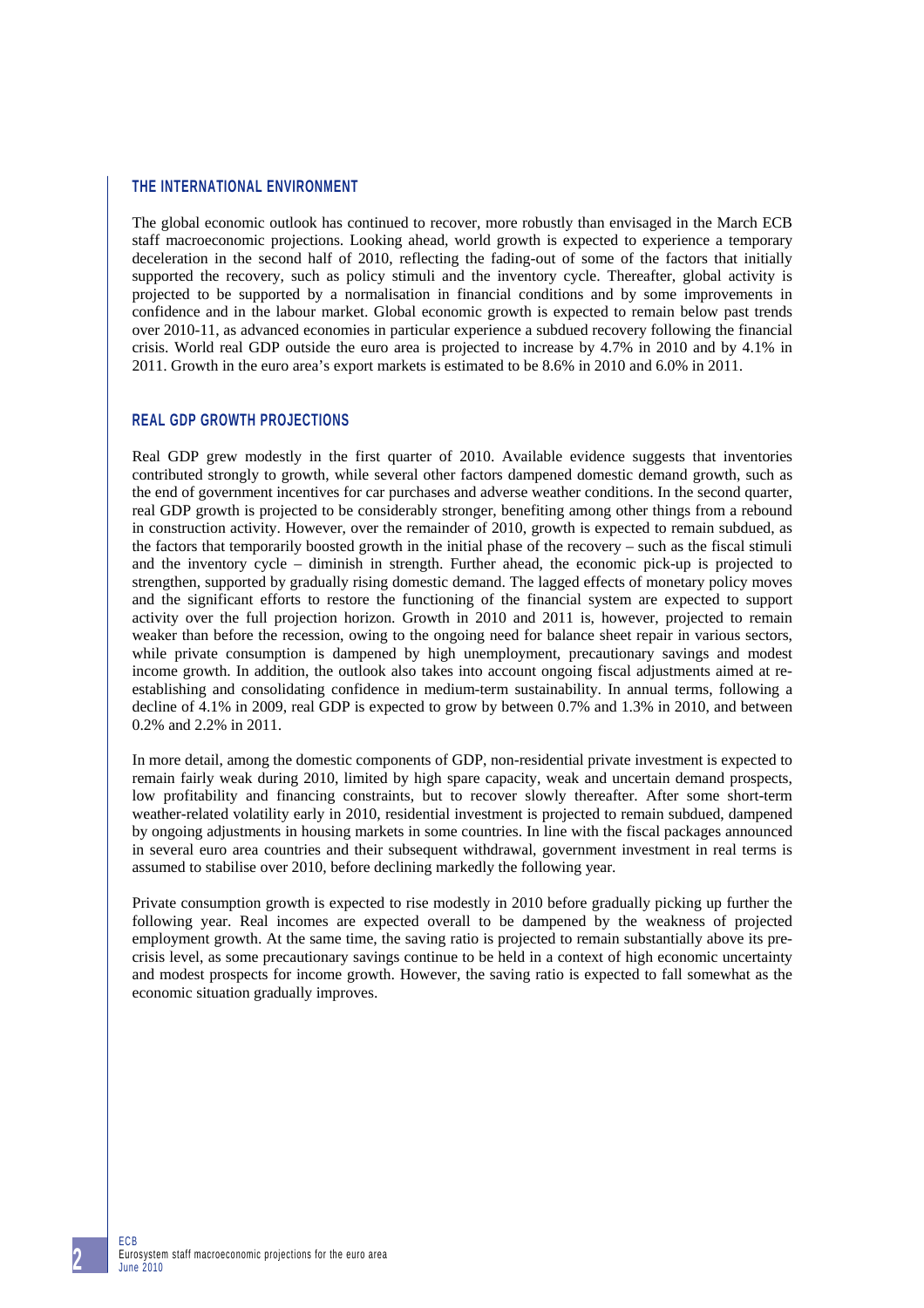#### **Table 1 Macroeconomic projections for the euro area**

(average annual percentage changes) $^{(1), (2)}$ 

|                               | 2009    | 2010          | 2011         |
|-------------------------------|---------|---------------|--------------|
| <b>HICP</b>                   | 0.3     | $1.4 - 1.6$   | $1.0 - 2.2$  |
|                               |         |               |              |
| Real GDP                      | $-4.1$  | $0.7 - 1.3$   | $0.2 - 2.2$  |
| Private consumption           | $-1.2$  | $-0.2 - 0.4$  | $-0.2 - 1.6$ |
| Government consumption        | 2.6     | $0.3 - 1.3$   | $-0.3 - 1.1$ |
| Gross fixed capital formation | $-10.8$ | $-3.4 - -1.2$ | $-2.1 - 2.7$ |
| Exports (goods and services)  | $-13.2$ | $5.5 - 9.1$   | $1.1 - 7.9$  |
| Imports (goods and services)  | $-12.0$ | $3.8 - 7.0$   | $0.4 - 6.8$  |

1) The projections for real GDP and its components refer to working day-adjusted data. The projections for exports and imports include intra-euro area trade.

2) Data refer to all 16 countries of the euro area.

Euro area exports rebounded towards the end of last year, and grew strongly again in early 2010. Over the projection horizon, the recovery in exports continues, driven by foreign demand and higher competitiveness. As a consequence, net trade is projected to contribute positively to GDP growth in both 2010 and 2011.

Reflecting the lagged adjustment to the sharp drop in output experienced until mid-2009 and the expected subdued recovery in economic activity along with downward wage rigidities, the unemployment rate is expected to increase until early 2011 before stabilising.

Largely reflecting the impact of the crisis, potential growth is expected to be modest, albeit recovering somewhat, over the projection horizon. This results from the rise in structural unemployment, lower labour force participation rates and the strong decline in investment, which weighs on the capital stock. The magnitude of these effects, however, is very uncertain and projections of potential growth, and accordingly of the output gap, are surrounded by an even higher degree of uncertainty than usual. This notwithstanding, the estimated output gap is expected to narrow somewhat but to remain negative over the projection horizon.

#### **PRICE AND COST PROJECTIONS**

Following a strong pick-up in March 2010, the overall HICP inflation rate is projected to increase slightly further in the second half of 2010, mostly driven by base effects arising from past food price decreases. Thereafter, inflation is expected to moderate slightly, in line with the assumed decline of the rate of increase in energy prices. By contrast, the growth rate of the HICP excluding food and energy is projected to increase gradually over the projection horizon, driven by improvements in activity and in the labour market. The average annual inflation rate is expected to be between 1.4% and 1.6% in 2010, and between 1.0% and 2.2% in 2011.

In more detail, external price pressures are projected to increase in 2010, broadly reflecting the assumed path of commodity prices and the depreciation of the euro, but to subside in 2011. Turning to domestic price pressures, the growth in compensation per hour is projected to decrease strongly in 2010. Thereafter, only a gradual and modest increase is expected. Combined with the projected strong recovery in labour productivity, this overall subdued wage profile implies a substantial deceleration in unit labour cost growth rates in 2010, followed by a limited rebound. Profit margins in turn are projected to recover significantly in 2010, and to continue to grow at a steady pace thereafter, supported by the rebound in activity and the moderate wage growth prospects.

**3**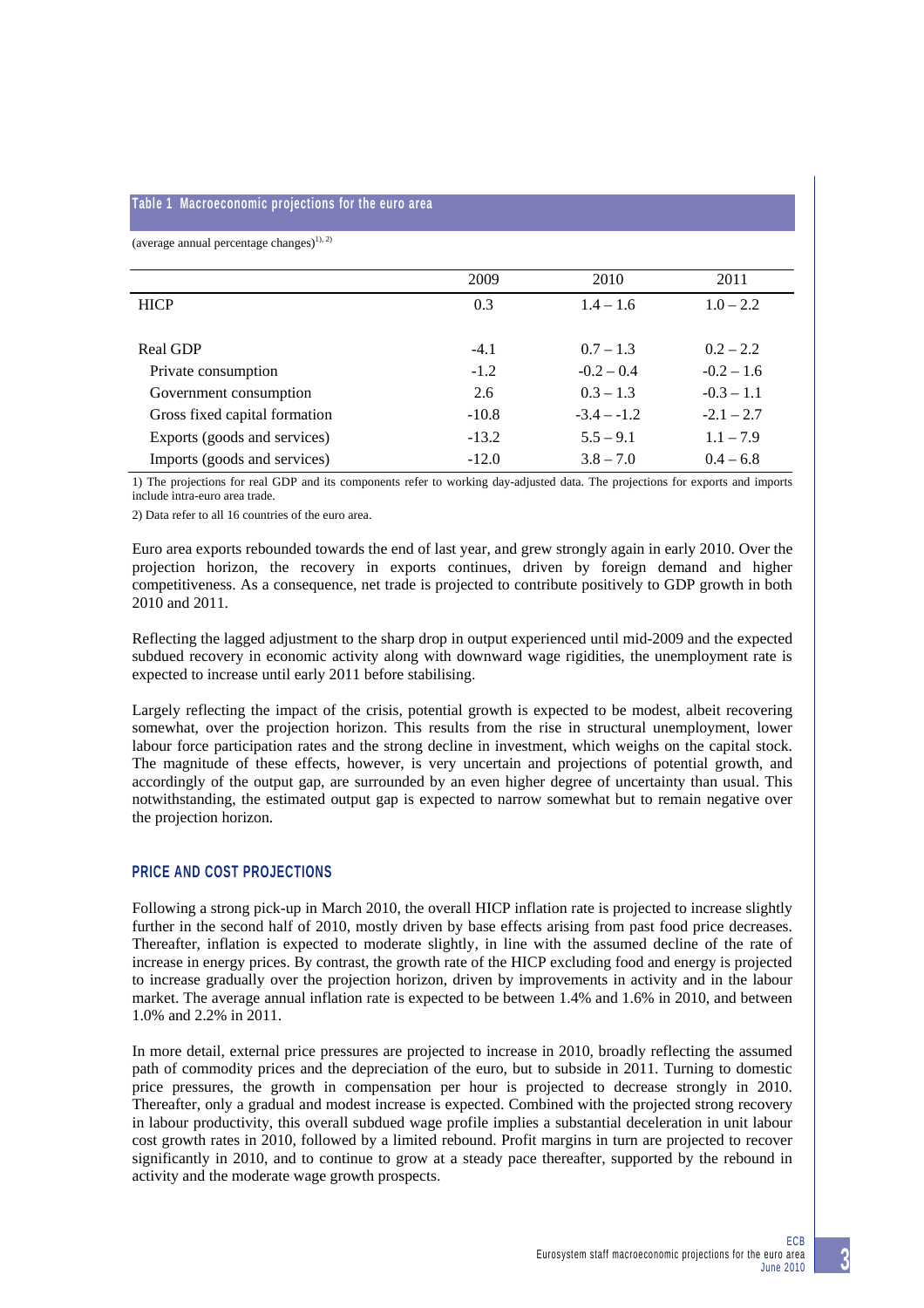# **COMPARISON WITH THE MARCH 2010 PROJECTIONS**

With regard to real GDP growth, the projection range for 2010 has been revised upwards compared with that published in the March 2010 issue of the Monthly Bulletin, reflecting more buoyant demand in the short term than previously expected. At the same time, the range for 2011 has shifted downwards, reflecting mainly the downward revisions to domestic demand prospects.

With regard to HICP inflation, the projection range for 2010 is close to the upper end of that published in March, while the range for 2011 lies somewhat higher than in the previous projections. The upward revision relates mostly to the effects of stronger assumptions for commodity prices in euro.

#### **Table 2 Comparison with the March 2010 projections**

(average annual percentage changes)

|                        | 2010        | 2011        |
|------------------------|-------------|-------------|
| Real GDP – March 2010  | $0.4 - 1.2$ | $0.5 - 2.5$ |
| Real GDP $-$ June 2010 | $0.7 - 1.3$ | $0.2 - 2.2$ |
|                        |             |             |
| $HICP - March 2010$    | $0.8 - 1.6$ | $0.9 - 2.1$ |
| $HICP - June 2010$     | $1.4 - 1.6$ | $1.0 - 2.2$ |

#### **Box 2**

# **FORECASTS BY OTHER INSTITUTIONS**

A number of forecasts for the euro area are available from both international organisations and private sector institutions. However, these forecasts are not strictly comparable with one another or with the Eurosystem staff macroeconomic projections, as they were finalised at different points in time. Additionally, they use different (partly unspecified) methods to derive assumptions for fiscal, financial and external variables, including oil and other commodity prices. Finally, there are differences in working day adjustment methods across different forecasts (see the table below).

In the forecasts currently available from other institutions, euro area real GDP is expected to grow by between 0.9% and 1.2% in 2010 and between 1.5% and 1.8% in 2011. All these forecasts fall within the ranges of the Eurosystem staff projections.

As regards inflation, available forecasts from other institutions anticipate average annual HICP inflation to be between 1.1% and 1.5% in 2010, and between 1.0 and 1.7% in 2011. These forecasts for inflation are also in line with the ranges of the Eurosystem staff projections.